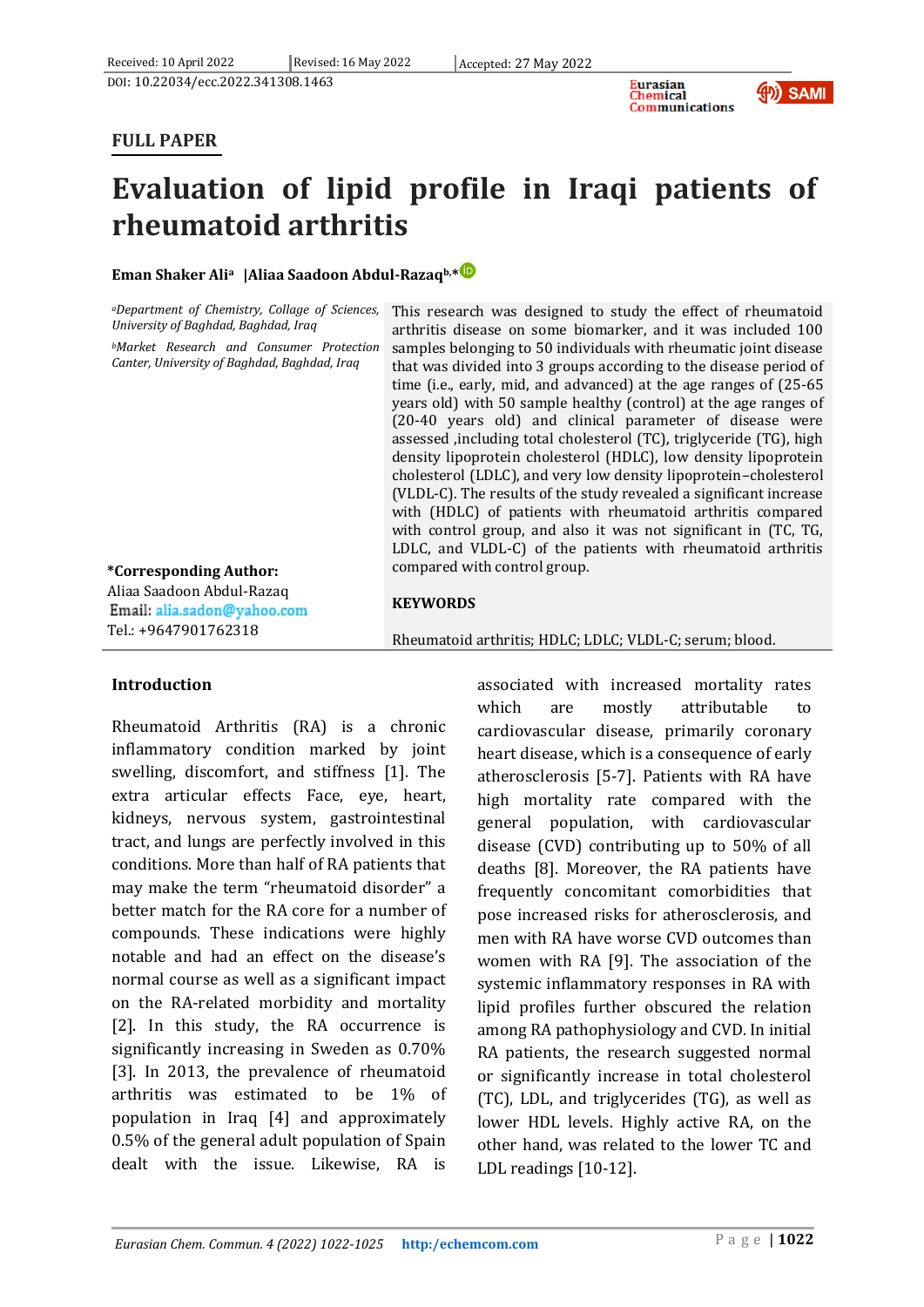

#### **Materials and methods**

#### **Patients**

The blood samples were collected from 100 people who were attended in Bagdad Medical City, in the time period since September, 2020 to January, 2021. The samples were divided into 50 patients mentioned in three groups as: early (6 patients, 2 months-2 years old), mid (24 patients, 3-8 years old), advanced (20 patients, 9-40 years old) according to the disease phase and the average age (25-65 years old), and 50 patients from healthy control (20-40 years).

#### *Sample Collection*

Two milliliters of blood used serum for serological assessments was bought by centrifugation at 3000 rpm for 10 minutes and coded serum aliquots had been stored at -20 ℃ until it used to be analyzed.

#### **Methods**

The total cholesterol (TC), triglyceride (TG), high density lipoprotein cholesterol (HDLC), and low density lipoprotein cholesterol (LDLC) were detected in sera. We performed the standard hematological and biochemical techniques. All participants' TC, TG, HDLC, and LDLC were analyzed using commercial analytical kits from BIOLABO SA (02160 Miazy, France).

# *Statistical analysis*

In order to evaluate the parameters in this study, a comparison was done between (control, early, mid, and advanced) groups, for each case (lipid profile), and also the analysis of variance was conducted in a perfect randomized design for each case by using the least significant difference (LSD) at p≤ 0.05 to explain the differences between means by p-value and was expressed as (mean ± SD). The Statistical Package for

Social Sciences (SPSS) program version 21 and Excel application were both used to find the result and draw the figures with some effects.

#### **Results and discussion**

The results of [total cholesterol (TC), triglyceride (TG), low density lipoprotein cholesterol (LDLC), and very low density lipoprotein–cholesterol (VLDL-C)] showed non-significant when compared control with all patients groups at p-value  $> 0.05$ , as presented in Tables 1 and 2. The inflammation in RA also increased CETP activity, which was involved in HDL metabolism and led to a decrease in HDL-C levels [13]. Due to the increasing inflammation which caused the increasing release of the free radicals, led to the LDL oxidizing and formation of the oxidized LDL which resulting in the precipitation of the LDL causing the narrowing of the arteries and resulting in arteriosclerosis and cardiac disease, as well [14]. Turner *et al.* indicated the how inflammation controls with faceting changed lipid metabolism measures, the exploratory HDL function, and particle size parameters [15]. In Tables 1 and 2, a significant increase was illustrated for high density lipoprotein cholesterol (HDLC) when compared control with the advanced groups at p-value ˂ 0.05. Likewise, this examination appeared incompatible with study [16] due to the difference in number of patients or the city. The current study was not similar to the study [17], where the results were revealed no significant difference in HDL in the same disease; however, TC, TG, and LDL implied a significant increase in patient with rheumatoid arthritis, as compared with control [17]. In this respect, the higher levels of small and dense LDL particles were reported in RA patients compared with controls [18]. Several factors may be implicated in the lower apo B levels of these patients, which were mainly due to the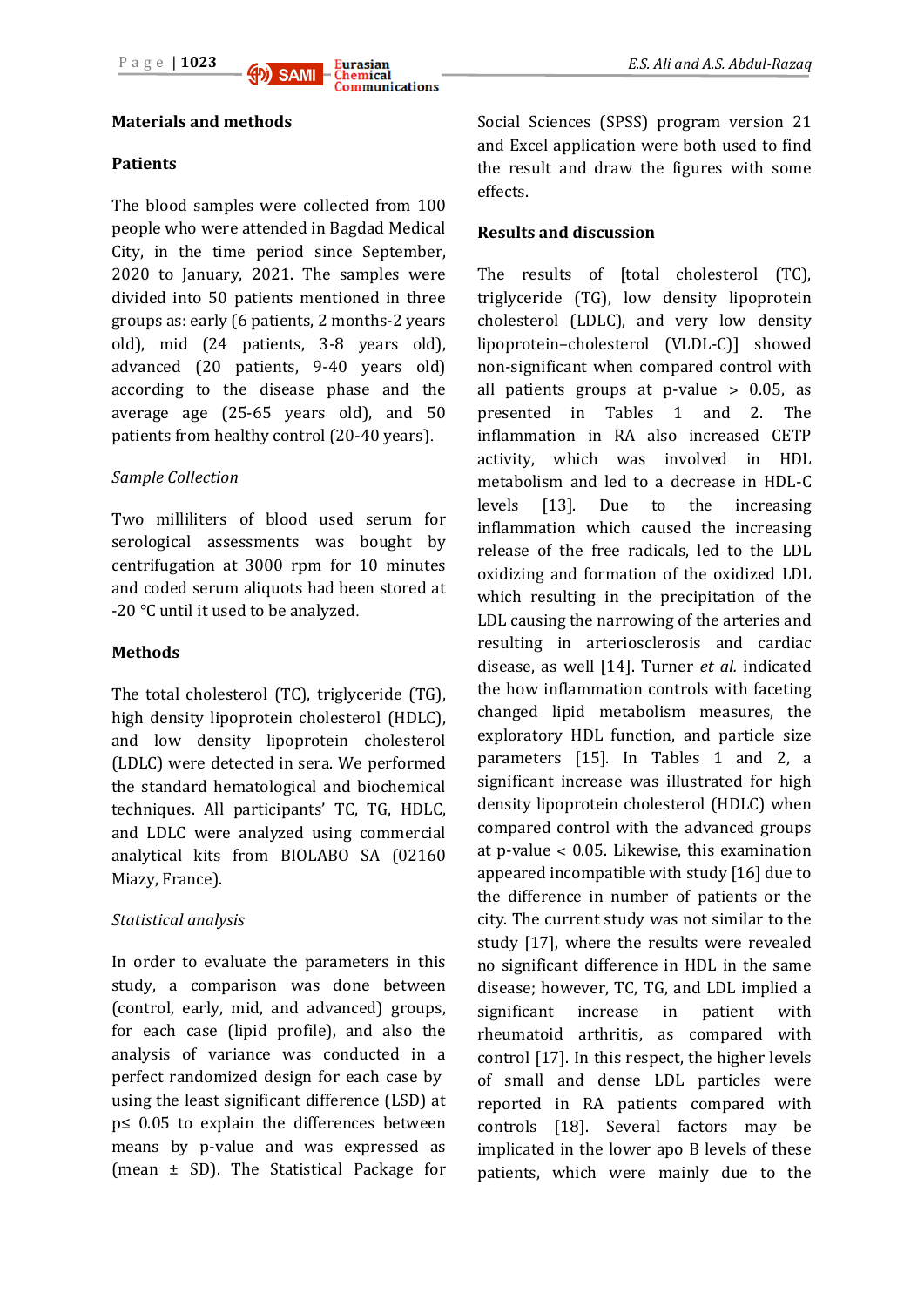

disease activity or chronic inflammation. The inflammation is related to a decreased hepatic lipoprotein production and increased catabolism, as well [19]. It reduces blood cholesterol in humans, which is followed by such a reduction in serum apo B levels. Several pathophysiological variables may be

included in the method through which the infected inflammation affects cholesterol levels. Interleukin 6 suppresses cholesterol synthesis, while simultaneously limits cholesterol and apo B excretion; however, interferon-ß inhibits apo B generation [20].

**TABLE 1** Comparison of lipid parameters among cases and controls

| Parameter | <b>Num</b><br>bers | <b>Cholesterol</b> | Triglyceride         | <b>LDL</b>        | <b>HDL</b>      | <b>VLDL</b>       |  |
|-----------|--------------------|--------------------|----------------------|-------------------|-----------------|-------------------|--|
| Gro.      |                    |                    | (Mg/dl)<br>Mean ± SD |                   |                 |                   |  |
| Control   | 50                 | 173.0±33.89        | 134.3±63.02          | $115.1 \pm 25.68$ | 44.12±8.186     | 27.18±12.53       |  |
| Early     | 6                  | $172.5 \pm 31.49$  | $108.3 \pm 74.69$    | $108.0\pm29.03$   | $46.50\pm9.094$ | $21.83 \pm 14.82$ |  |
| Mid       | 24                 | $191.6 \pm 51.30$  | $130.3 \pm 91.48$    | $120.2 \pm 38.65$ | 49.96±10.65     | 26.08±18.29       |  |
| Advanced  | 20                 | $190.6 \pm 52.75$  | $120.6 \pm 52.22$    | $119.7 \pm 34.0$  | $51.10\pm10.9$  | $24.45 \pm 10.47$ |  |

| <b>TABLE 2</b> P-values comparison of lipid parameters among cases and controls |       |  |  |   |  |  |           |
|---------------------------------------------------------------------------------|-------|--|--|---|--|--|-----------|
|                                                                                 | Para. |  |  |   |  |  |           |
|                                                                                 |       |  |  | . |  |  | $- - - -$ |

| Comparisons<br><b>between</b><br>Groups | Cholesterol p-<br>value | Triglyceride<br>p-value | LDL<br>p-value | HDI.<br>p-value | <b>VLDL</b><br>p-value |
|-----------------------------------------|-------------------------|-------------------------|----------------|-----------------|------------------------|
| Control with<br>Early                   | >0.9999                 | 0.8251                  | 0.9512         | 0.9369          | 0.8101                 |
| Control with Mid                        | 0.2998                  | 0.9956                  | 0.9150         | 0.0680          | 0.9888                 |
| Control with<br>Advanced                | 0.4044                  | 0.8805                  | 0.9468         | 0.0315          | 0.8798                 |
| Early with Mid                          | 0.7610                  | 0.9012                  | 0.8268         | 0.8533          | 0.9083                 |
| Early with<br>Advanced                  | 0.7987                  | 0.9815                  | 0.8520         | 0.7228          | 0.9775                 |
| Mid with<br>Advanced                    | 0.9998                  | 0.9681                  | >0.9999        | 0.9783          | 0.9801                 |

# **Conclusion**

It was concluded that TC, TG, LDL, and VLDL were not affected when compared with those with rheumatoid arthritis as with control, but HDL appeared prominently and had a significant increase when compared control with the advanced patients.

# **Acknowledgments**

The authors would like to thank the management of the Market Research and Consumer Protection Center at the University of Baghdad, especially the professors and technicians in the center's chemical

laboratories who were credited with conducting the practical part of the study.

# *Orcid:*

*Aliaa Saadoon Abdul-Razaq*: *<https://www.orcid.org/0000-0003-4315-5611>*

# **References**

[1] A.K. Panda, D. Chakraborty, I. Sarkar, T. Khan, G. Sa, *J. Exp. Pharm*., **2017**, *9*, 31-45. [\[crossref\]](https://doi.org/10.2147%2FJEP.S70568), [\[Google Scholar\]](https://scholar.google.com/scholar?hl=de&as_sdt=0%2C5&q=New+insights+into+therapeutic+activity+and+anticancer+properties+of+curcumin&btnG=), [\[Publisher\]](https://www.dovepress.com/new-insights-into-therapeutic-activity-and-anticancer-properties-of-cu-peer-reviewed-fulltext-article-JEP) [2] E. Myasoedova, C.S. Crowson, C. Turesson,

S.E. Gabriel, E.L. Matteson, *J. Rheumatol.*, **2011**, *38*, 983-989. [\[crossref\]](https://doi.org/10.3899/jrheum.101133), [\[Google](https://scholar.google.com/scholar?hl=de&as_sdt=0%2C5&q=Incidence+of+Extraarticular+Rheumatoid+Arthritis+in+Olmsted+County%2C+Minnesota%2C+in+1995%E2%80%932007+Versus+1985%E2%80%931994%3A+A+Population-based+Study&btnG=)  [Scholar\]](https://scholar.google.com/scholar?hl=de&as_sdt=0%2C5&q=Incidence+of+Extraarticular+Rheumatoid+Arthritis+in+Olmsted+County%2C+Minnesota%2C+in+1995%E2%80%932007+Versus+1985%E2%80%931994%3A+A+Population-based+Study&btnG=), [\[Publisher\]](https://www.jrheum.org/content/38/6/983)